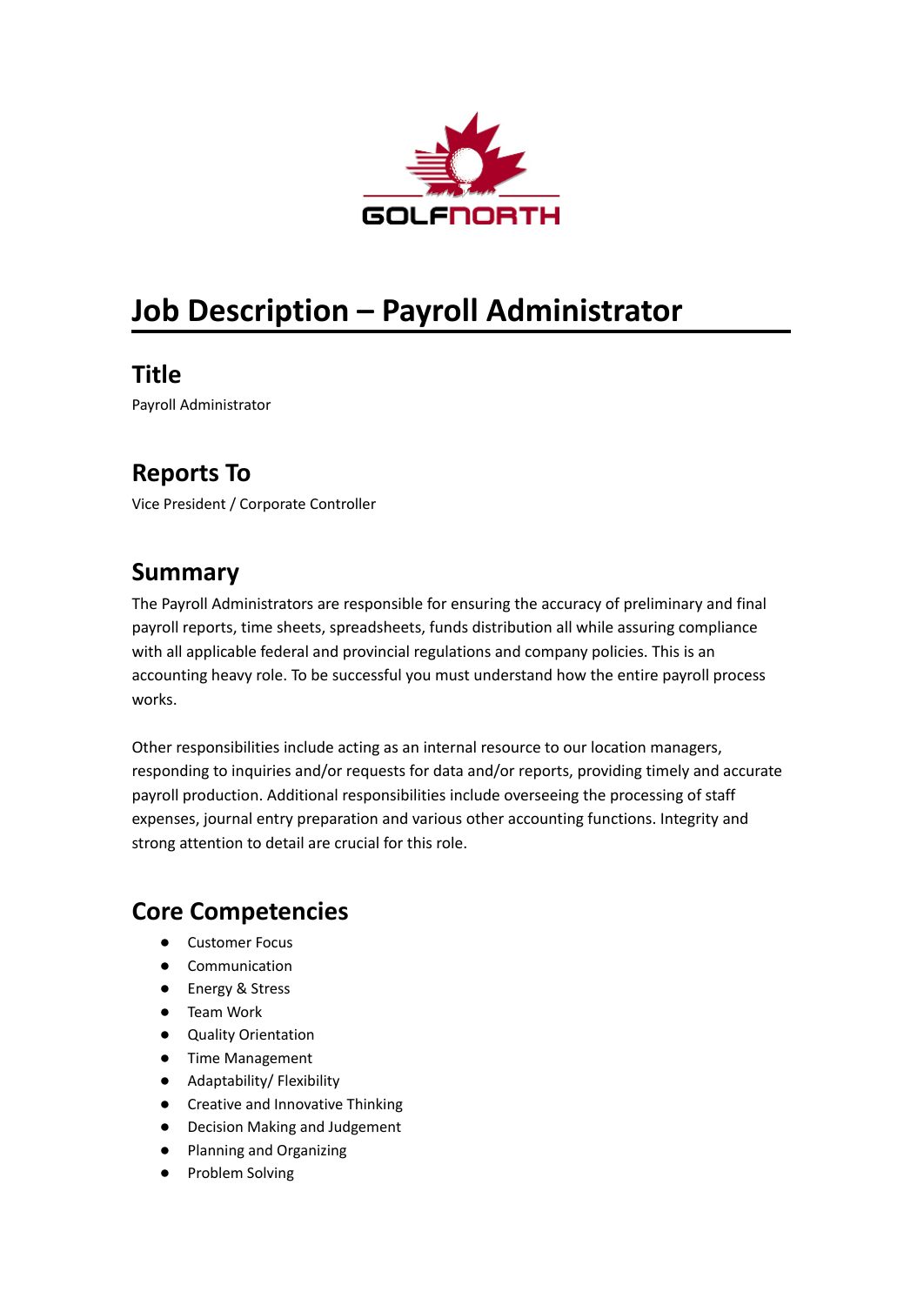- Result Focus
- Accountability and Dependability

#### **Job Duties**

- Coordinates the payroll process with other departments for the purpose of delivering services in conformance with established guidelines.
- Assist in the preparation and administration of payroll for all company employees, while auditing payroll processing reports for accuracy.
- Ensure that all salaries are paid accurately and in a timely fashion to all company employees, contractors, and other parties.
- Prepare journal entries and forms, such as records of employment, income tax forms, and remittances.
- Issue ad hoc, monthly, quarterly, and annual reports.
- Implement salary increases, bonuses, commissions, and so on in accordance with instructions given.
- Maintain detailed records and documentation of payroll functions for audit purposes, in accordance with statutory requirements.
- Track holiday and attendance records for business units.
- Monitor assigned payroll activities and/or program components for the purpose of ensuring effective department functioning, coordinating activities and ensuring compliance with established financial, legal and/or administrative requirements.
- Prepares and oversees the preparation of a variety of payroll related documents (e.g. invoices for overpayments, retirement plan transfers, payroll register, stop payments, worker's compensation checks, etc.) for the purpose of documenting activities and issues; meeting compliance requirements, and providing audit references.
- Researches discrepancies of payroll information and/or documentation (e.g. time sheets, leave time, etc.) for the purpose of ensuring accuracy and adherence to procedures prior to processing.
- Informs personnel and/or carriers and/or financial institutions regarding required documentation and/or procedures for the purpose of conveying information necessary to complete transactions.
- Compiles and verifies data from a wide variety of sources (e.g. time sheets/payroll, salary adjustments, tax deposits, etc.) for the purpose of analyzing issues, ensuring compliance with mandated requirements, and/or monitoring program components.
- Maintains a wide variety of payroll information, files and records in written and electronic formats for the purpose of providing an up-to-date reference and audit trail for compliance.
- Communicates with a variety of internal and external parties (city/provincial/federal agencies, etc.) for the purpose of ensuring accurate processing of payroll deductions/garnishments.
- Responds to written and verbal inquiries for the purpose of providing information and/or direction.
- Provide advice and guidance on all accounting matters including financial systems, record keeping, analysis, and reporting.
- Regularly compare internal record of transactions and balances to the monthly bank statements verifying each transaction.